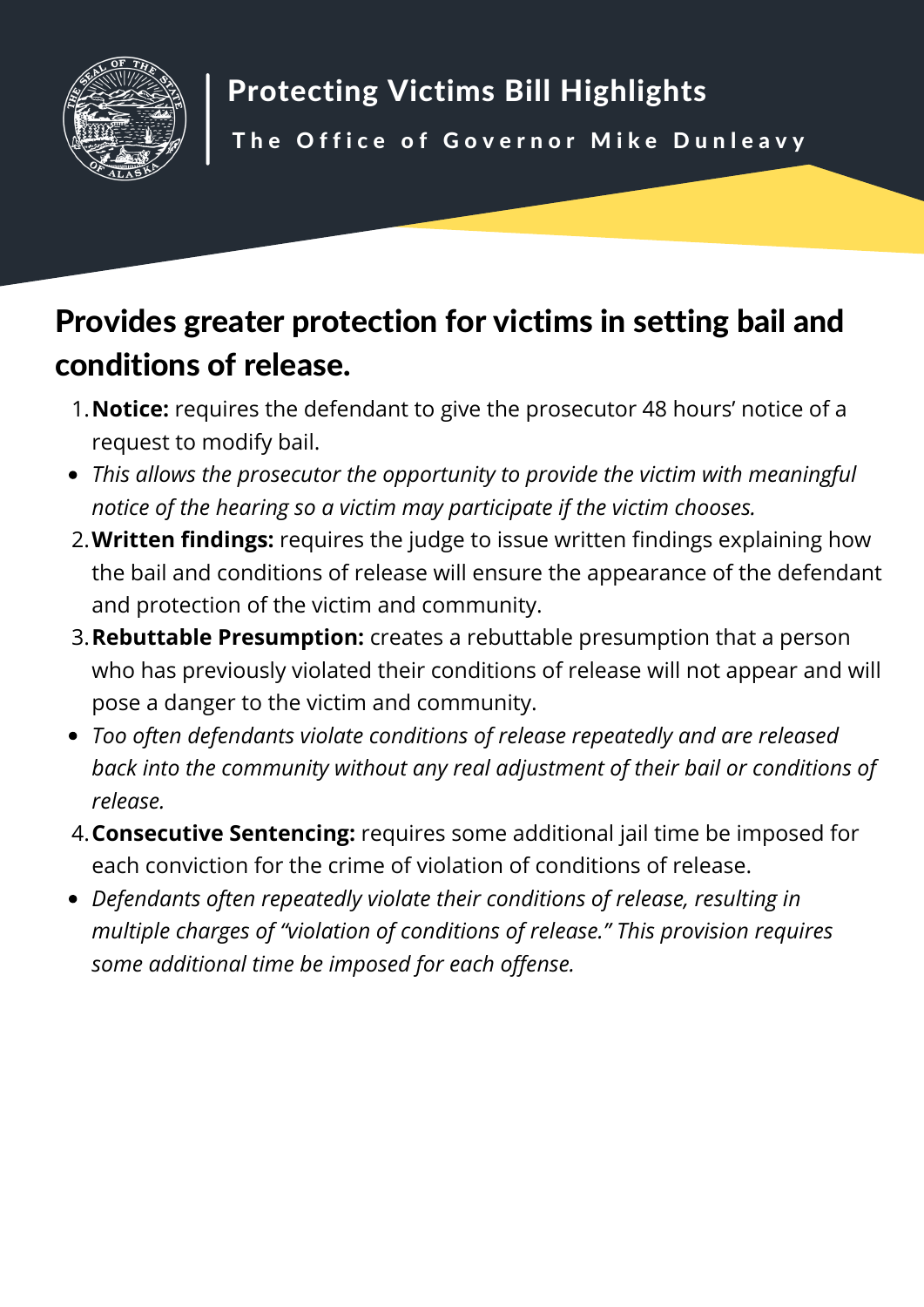

## Allowing hearsay at Grand Jury protects victims and streamlines the process

- Allow key witnesses, typically the officer in the case, to summarize the testimony of other witnesses.
- **Make System Less Traumatizing To Victims:** Reduces the trauma to the 1. victim who would otherwise have to physically appear at the grand jury, sometimes mere days after being victimized, and re-tell their experience.
- **Makes The Process More Efficient:** Will also assist with the backlog created 2. when grand juries were suspended due to COVID-19.
- More than 30 other jurisdictions allow hearsay to be presented at grand jury.
- The rules of evidence, including any prohibitions on hearsay evidence, would still apply at trial because the hearsay at grand jury would still need to be for admissible evidence at trial.

## Ensuring changes of name by defendant do not harm victims

- Requires those who are under the jurisdiction of the Department of Corrections, have to register as a sex offender with the Department of Public Safety, or who have certain types of criminal charges pending to notify the departments when they file a petition to change their name or advise the court of a pending criminal case.
- **Victim notice**: The Department of Corrections will notify the victim. The 1. departments and the victim will have the opportunity to provide information to the court.
- **Findings:** the court is required to make certain findings (ex. the name change 2. is not intended to hinder law enforcement) before allowing the person to change their name.
- *Department of Corrections and the Department of Public Safety will be better able to monitor these offenders.*